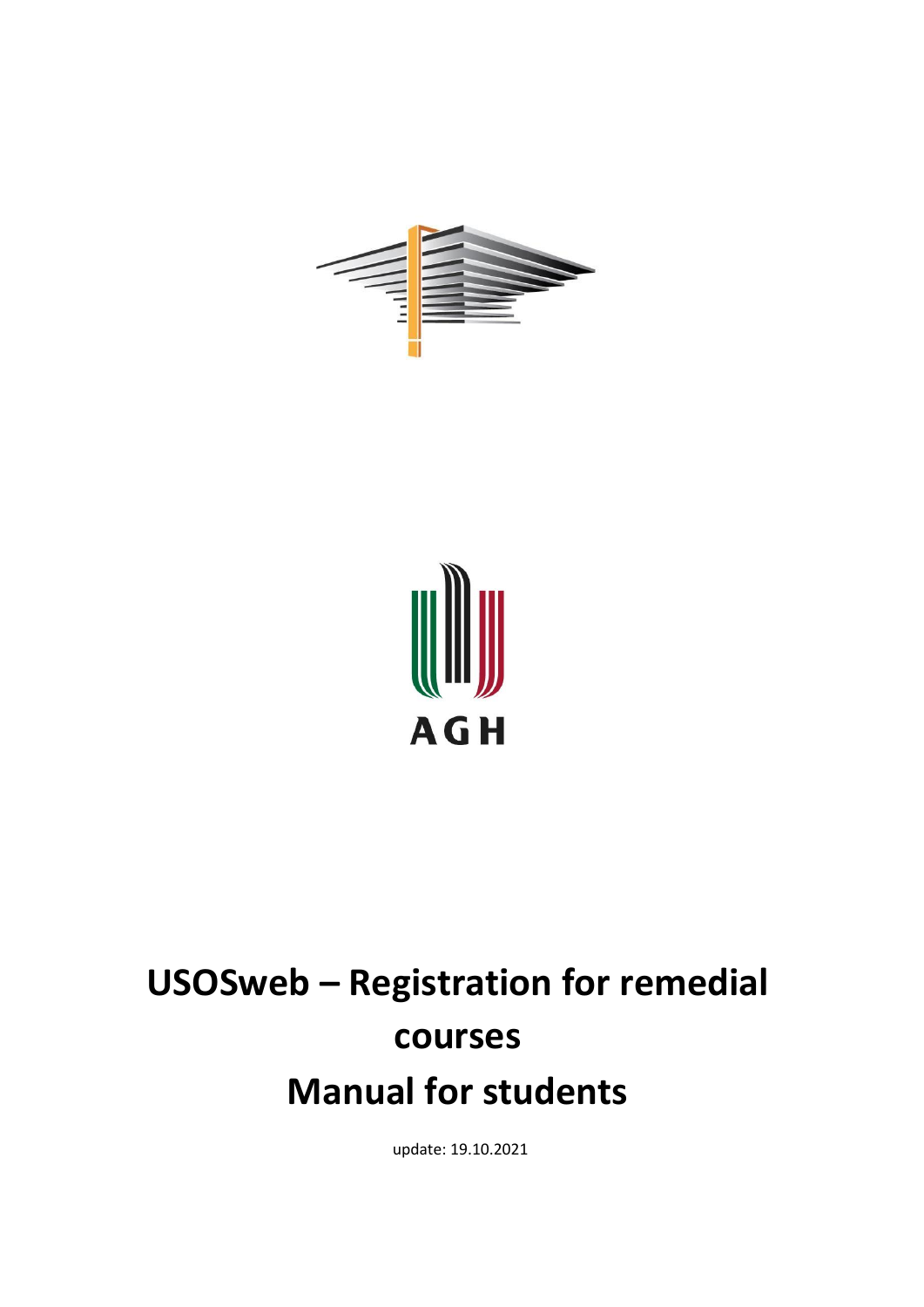



Log in to your USOSweb account [\(web.usos.agh.edu.pl\)](https://web.usos.agh.edu.pl/). View *Student's section* bookmark and click the *Registrations* icon.



#### Choose *Registration for courses* in the pop-up window.



Find the registration for remedial courses for your faculty. You can see the registration rounds along with the dates when the rounds will be held. *Go to registration* to see available courses.

| Registration for remedial courses WEiP 210-PW → show courses related to this registration |  |                                                              |                                                                   |                                                                                               |                                                    |                                                     |  |  |  |
|-------------------------------------------------------------------------------------------|--|--------------------------------------------------------------|-------------------------------------------------------------------|-----------------------------------------------------------------------------------------------|----------------------------------------------------|-----------------------------------------------------|--|--|--|
|                                                                                           |  | in progress, 20 minutes til end<br>2021-10-18, 12:03 - 12:45 | <b>Registration with</b><br>limit and priorities<br>[description] | 1st round - preliminary<br>registration - declaration of<br>participation in remedial courses | $\mathscr{U}$ $\Box$                               | $\rightarrow$ Go to registration<br>Change prioriti |  |  |  |
|                                                                                           |  | will start in 25 minutes<br>2021-10-18, 12:50 - 13:50        | Registration for groups -<br>FCFS mode [description]              | 2nd round - registration to<br>groups                                                         | $\blacktriangle \stackrel{\circ}{\otimes} \square$ |                                                     |  |  |  |

Select the course you want to sign up for and click the cart icon. You can register for **one course** only.

*(If the course title is "PW Mathematics, Physics", it means that the course covers topics from both fields.)*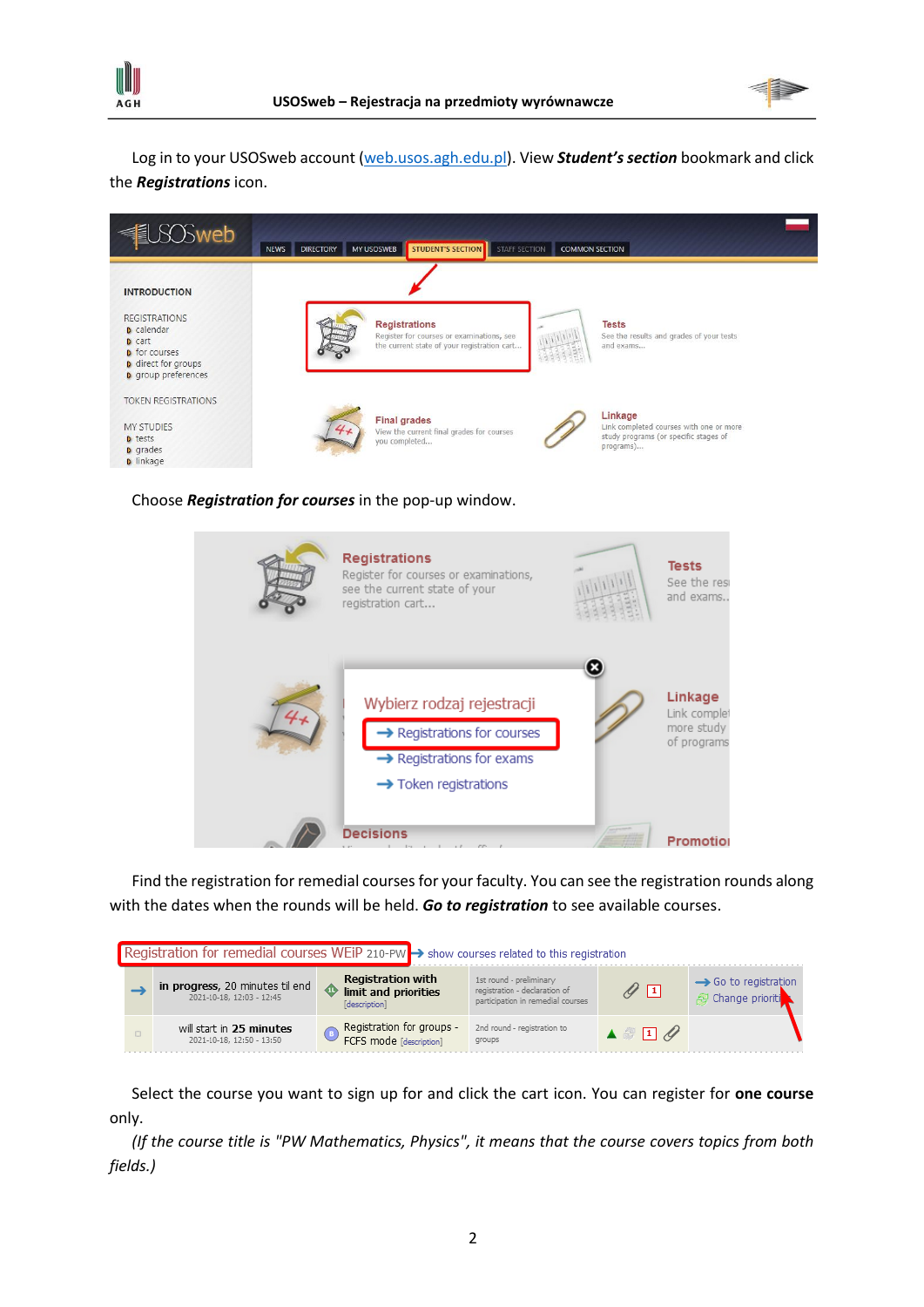



| show course groups in separate column<br>ACCEPT SETTINGS<br>show brief course description under each row<br>If you want to change these settings permanently<br>show terms and registration carts $+ \cap$ additional information about registration and classes<br>edit your preferences in the My USOSweb menu. |                                          |                        |                                                                                          |                                  |                                |                            |                            |  |  |
|-------------------------------------------------------------------------------------------------------------------------------------------------------------------------------------------------------------------------------------------------------------------------------------------------------------------|------------------------------------------|------------------------|------------------------------------------------------------------------------------------|----------------------------------|--------------------------------|----------------------------|----------------------------|--|--|
| Items 13 of 3<br>SHOW OPTIONS                                                                                                                                                                                                                                                                                     |                                          |                        |                                                                                          |                                  |                                |                            |                            |  |  |
| Course<br>code                                                                                                                                                                                                                                                                                                    | <b>Department</b><br>name                | <b>Course</b><br>title | <b>Department</b><br>name in Polish                                                      | <b>Course title</b><br>in Polish | $Key \rightarrow$<br>$21/22-Z$ |                            | <b>Actions</b>             |  |  |
| 210-PW-c                                                                                                                                                                                                                                                                                                          | AGH University of Science and Technology |                        | Akademia Górniczo-Hutnicza im. Stanisława Staszica w<br>Krakowie<br>PW Chemia            |                                  | ۴                              | i                          | Course page $\blacksquare$ |  |  |
| 210-PW-f                                                                                                                                                                                                                                                                                                          | AGH University of Science and Technology |                        | Akademia Górniczo-Hutnicza im, Stanisława Staszica w<br>Krakowie<br>PW Fizyka            |                                  | ÷                              |                            | Course page $\blacksquare$ |  |  |
| AGH University of Science and Technology<br>210-PW-m                                                                                                                                                                                                                                                              |                                          |                        | Akademia Górniczo-Hutnicza im. Stanisława Staszica w<br> i <br>Krakowie<br>PW Matematyka |                                  |                                | Course page $\blacksquare$ |                            |  |  |
| Items $13$ of $3$                                                                                                                                                                                                                                                                                                 |                                          |                        |                                                                                          |                                  |                                |                            |                            |  |  |

Confirm your choice by clicking **Continue**.

## Confirmation required

| Course: (in Polish) PW Chemia 210-PW-c                                                                                         |                                                                                                                                                |  |  |  |  |  |  |  |
|--------------------------------------------------------------------------------------------------------------------------------|------------------------------------------------------------------------------------------------------------------------------------------------|--|--|--|--|--|--|--|
|                                                                                                                                | Period: (in Polish) Semestr zimowy 2021/2022 21/22-2                                                                                           |  |  |  |  |  |  |  |
| This registration allows you to choose no more than 1 course (among all courses<br>offered). You have chosen 0 courses so far. |                                                                                                                                                |  |  |  |  |  |  |  |
| course cart).                                                                                                                  | Remember that this type of registration allows you to prioritize your<br>choices (sort your choices by priority). Seek for this option in your |  |  |  |  |  |  |  |
|                                                                                                                                | Continue   Cancel                                                                                                                              |  |  |  |  |  |  |  |
|                                                                                                                                |                                                                                                                                                |  |  |  |  |  |  |  |

Submitting registration request is confirmed by the following message:



You can only register for one course. If you want to change your choice, you need to unregister from the course you chose first by clicking on the basket icon again. Then, you can register for a different course.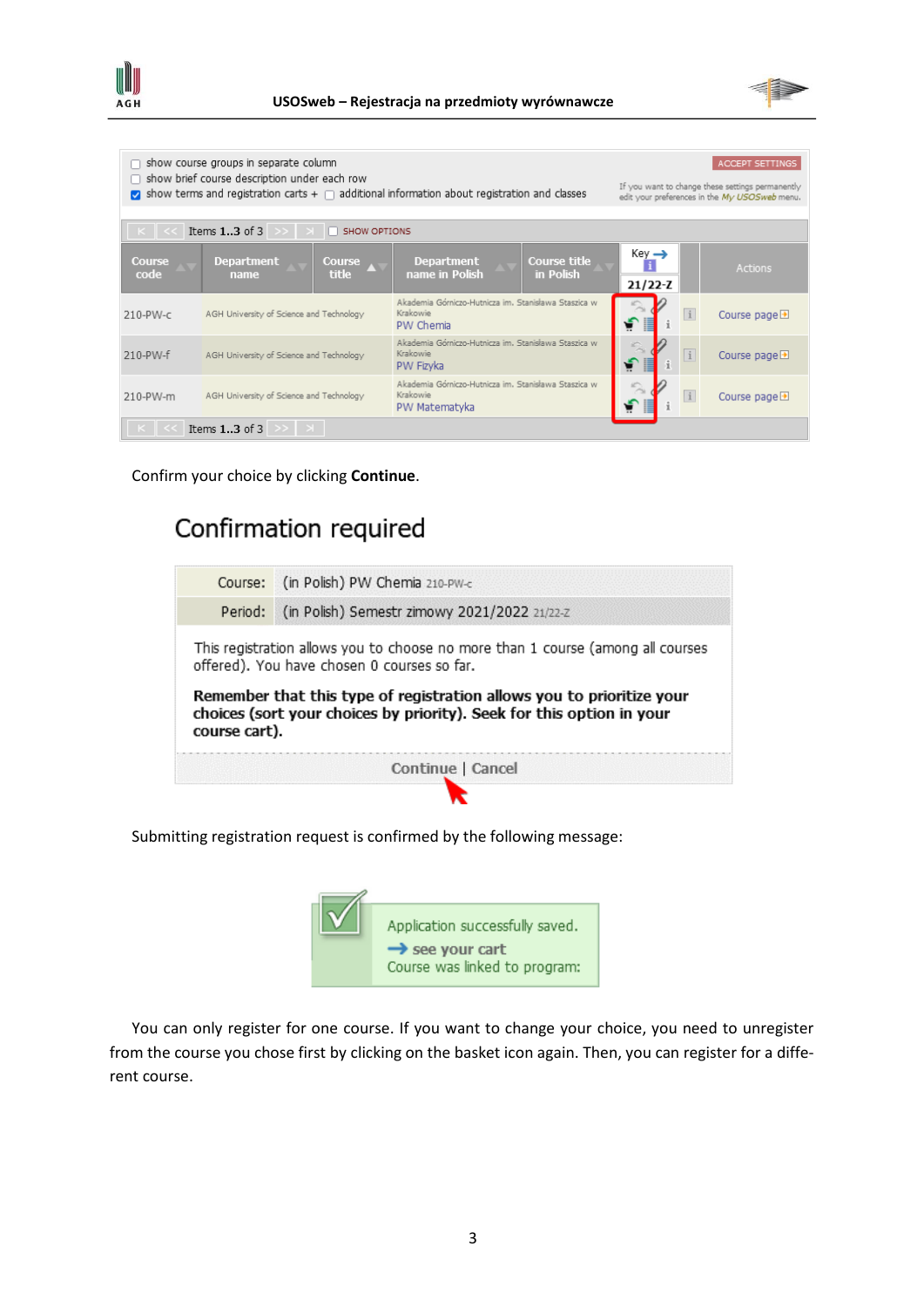



### **SECOND ROUND**

In the **SECOND ROUND**, students enroll **directly in groups** in the courses they chose in the first round. If you did not participate in the first round, you will not be allowed to register for groups.

Dates of classes and rooms are given for individual groups – **click the list icon** to view without registering.

| Direct registration for class-groups<br>Registration for remedial courses WEiP 210-PW |                                                                                                                                                                                                                                                                |      |         |         |  |  |  |  |  |
|---------------------------------------------------------------------------------------|----------------------------------------------------------------------------------------------------------------------------------------------------------------------------------------------------------------------------------------------------------------|------|---------|---------|--|--|--|--|--|
|                                                                                       | <b>E</b> go back to the registration calendar                                                                                                                                                                                                                  |      |         |         |  |  |  |  |  |
| <i>图</i> refresh                                                                      |                                                                                                                                                                                                                                                                |      |         |         |  |  |  |  |  |
|                                                                                       | In this round can take part only students who have gained pass right for a course.<br>Students can enrol/withdraw from groups, create exchange notices (if exchange is<br>enabled). Nevertheless they cannot unregister from that course. Even if you will not |      |         |         |  |  |  |  |  |
|                                                                                       |                                                                                                                                                                                                                                                                |      |         |         |  |  |  |  |  |
| Showing elements 11 (out of 1)                                                        |                                                                                                                                                                                                                                                                |      |         |         |  |  |  |  |  |
| Course                                                                                |                                                                                                                                                                                                                                                                | Term | Classes | Actions |  |  |  |  |  |
|                                                                                       | (in Polish) PW Matematyka 210-PW-m 21/22-Z practical classes (1 group)                                                                                                                                                                                         |      |         |         |  |  |  |  |  |
|                                                                                       |                                                                                                                                                                                                                                                                |      |         |         |  |  |  |  |  |

Pay attention to the **group description** and **dedications** - you can register for those groups that are intended for your field of study (in the column "dedication" there is your field of study or the field is empty).

If the dates of the classes suit you, **return to the list of courses and click on the basket icon**. If there is only one group in the course, you will be automatically registered there. If there are more groups, you will have to choose from the groups dedicated to your field of study. You make your choice by **marking the group** (blue dot) **and clicking the** *Register* **button**.